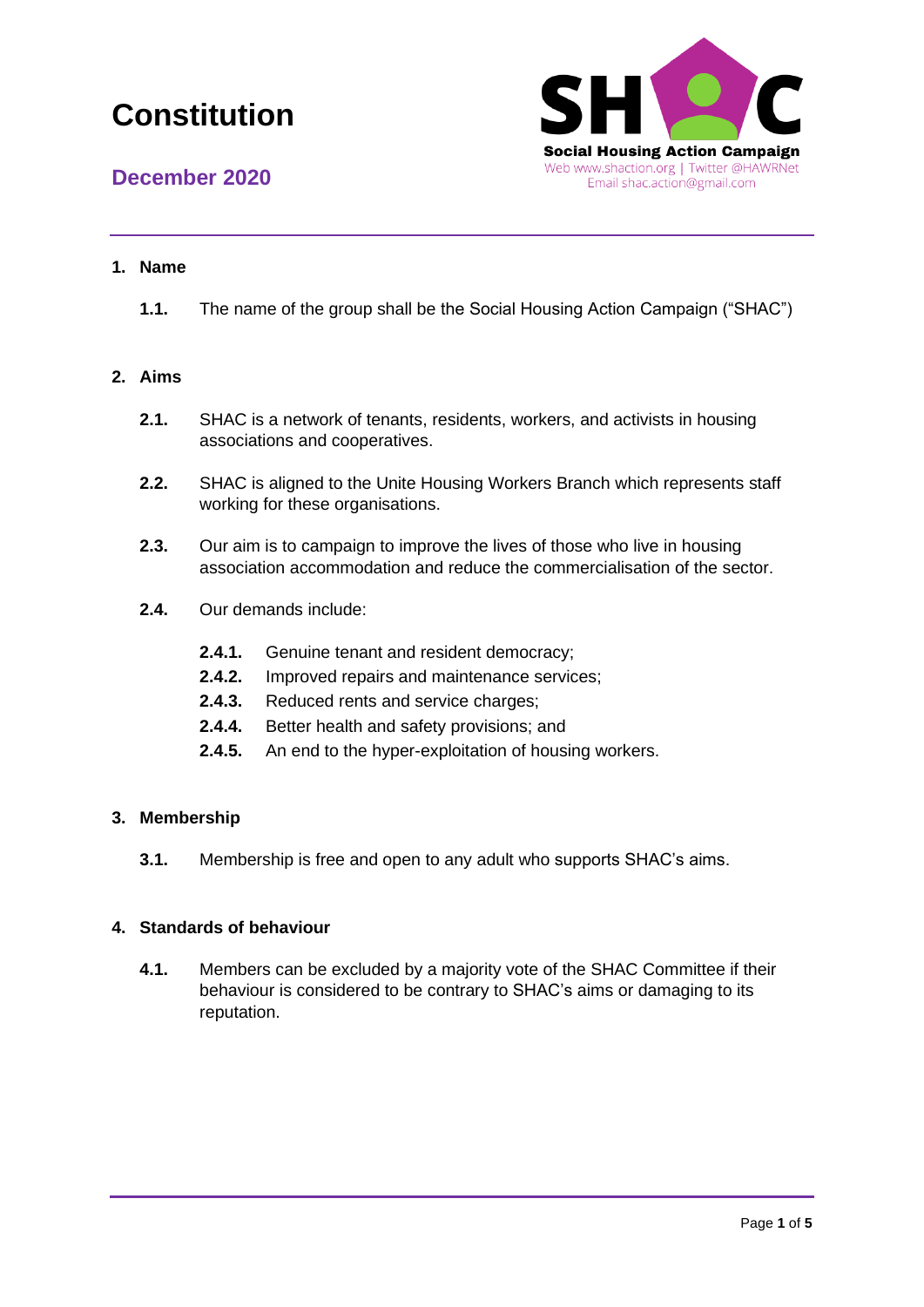



### **Equalities**

**4.2.** SHAC is committed to equality and diversity. It will not discriminate on the grounds of sex, race (including colour, ethnic or national origin), sexual orientation, disability, gender reassignment, religious or political belief, pregnancy or maternity, marital status or age.

#### **5. Committee**

- **5.1.** The business of the group will be carried out by a Committee elected at the Annual General Meeting.
- **5.2.** The Committee will meet as necessary and not less than three times a year.
- **5.3.** The Committee will consist of at least 10 members.
- **5.4.** Two Committee seats will be available to the Unite Housing Workers Branch (LE1111) Committee members.
- **5.5.** Additional members may be co-opted onto the committee at the discretion of the committee.
- **5.6.** The quorum will be 5 members.
- **5.7.** Committee meetings may be called by the Chair or Secretary.
- **5.8.** Committee members will receive notice of meetings at least 7 days before the meeting.
- **5.9.** All questions that arise at any meeting will be discussed openly and the meeting will seek to find general agreement that everyone present can agree to.
- **5.10.** If a consensus cannot be reached a vote will be taken and a decision will be made by a simple majority of members present.
- **5.11.** If the number of votes cast on each side is equal, the chair of the meeting shall have an additional casting vote.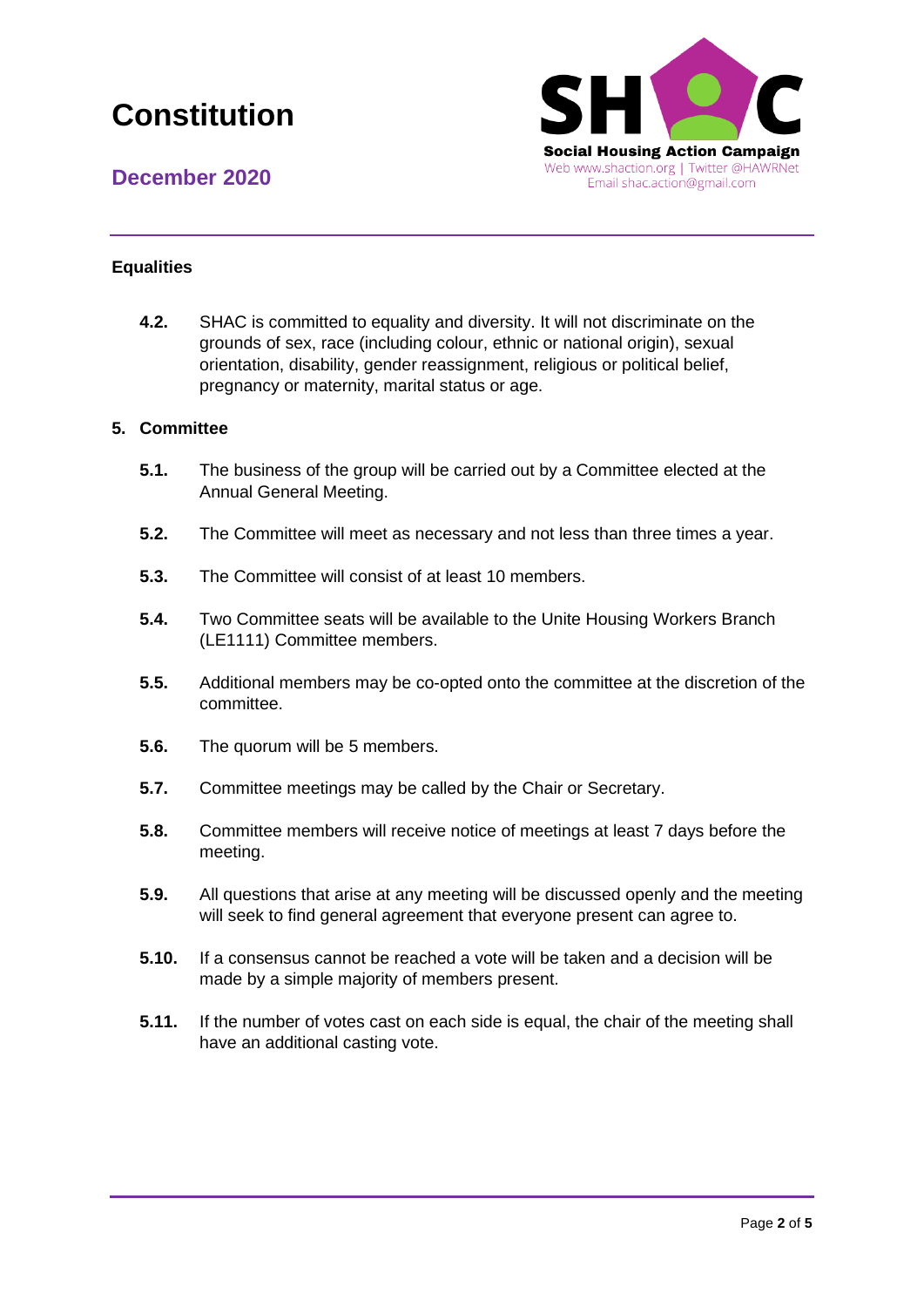

**December 2020**

## **6. Officers**

- **6.1.** The officers' roles are as follows:
	- **6.1.1.** Chair, who shall chair both public and committee meetings;
	- **6.1.2.** Secretary, who shall be responsible for the taking of minutes and the distribution of all papers; and
	- **6.1.3.** Treasurer who shall be responsible for maintaining accounts.
- **6.2.** In the event of an officer standing down during the year a replacement will be elected by the next General Meeting of members.

### **7. Annual General Meeting**

- **7.1.** An Annual General Meeting (AGM) will be held within fifteen months of the previous AGM.
- **7.2.** All members will be notified in writing at least 2 weeks before the date of the meeting, giving the venue, date and time.
- **7.3.** Nominations for the committee may be made to the Secretary before the meeting, or at the meeting.
- **7.4.** The quorum for the AGM will be 10% of the membership or 10 members, whichever is the greater number.
- **7.5.** At the AGM:
	- **7.5.1.** The Committee will present a report of the work of SHAC over the year;
	- **7.5.2.** The Treasurer will present SHAC's accounts for the previous year;
	- **7.5.3.** The officers and Committee for the next year will be elected; and
	- **7.5.4.** Any proposals given to the Secretary at least 7 days in advance of the meeting will be discussed.

### **8. Special General Meetings**

**8.1.** The Secretary will call a Special General Meeting at the request of the majority of the committee or at least eight other members giving a written request to the Chair or Secretary stating the reason for their request.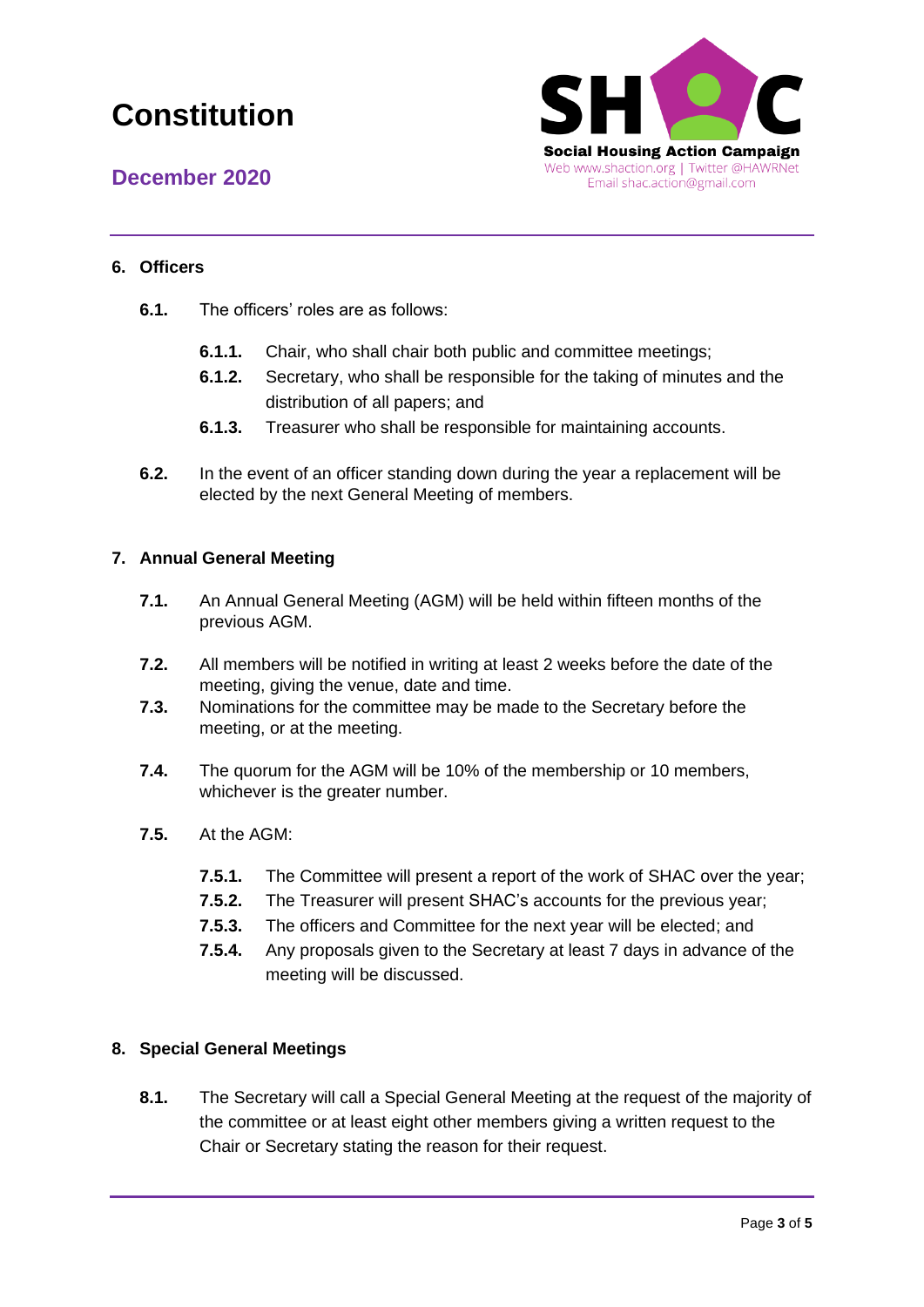



- **8.2.** The meeting will take place within twenty-one days of the request.
- **8.3.** All members will be given two weeks notice of such a meeting, giving the venue, date, time and agenda, and notice may be by telephone, email or post.
- **8.4.** The quorum for the Special General Meeting will be 10% of the membership or 10 members, whichever is the greater number.

### **9. Open Meetings**

- **9.1.** Open meetings are open to all members and if agreed by the Committee, to the public.
- **9.2.** Open meetings will be held at least once every 3 months or more often if necessary.
- **9.3.** All members will be given two weeks' notice of such a meeting where at all possible, giving the venue, date, time and agenda, and notice may be by telephone, email or post.
- **9.4.** The quorum for an Open Meeting shall be 10% of the membership or 5 members, whichever is the greater number.

#### **10. Finances**

- **10.1.** An account will be maintained on behalf of SHAC at a bank agreed by the committee.
- **10.2.** All money raised by or on behalf of SHAC is only to be used to further the aims of the group, as specified in item 2 of this constitution.
- **10.3.** Three signatories will be nominated by the Committee (one to be the Treasurer).
- **10.4.** The signatories must not be related nor members of the same household.
- **10.5.** Cheque payments will be signed by any two of the signatories.